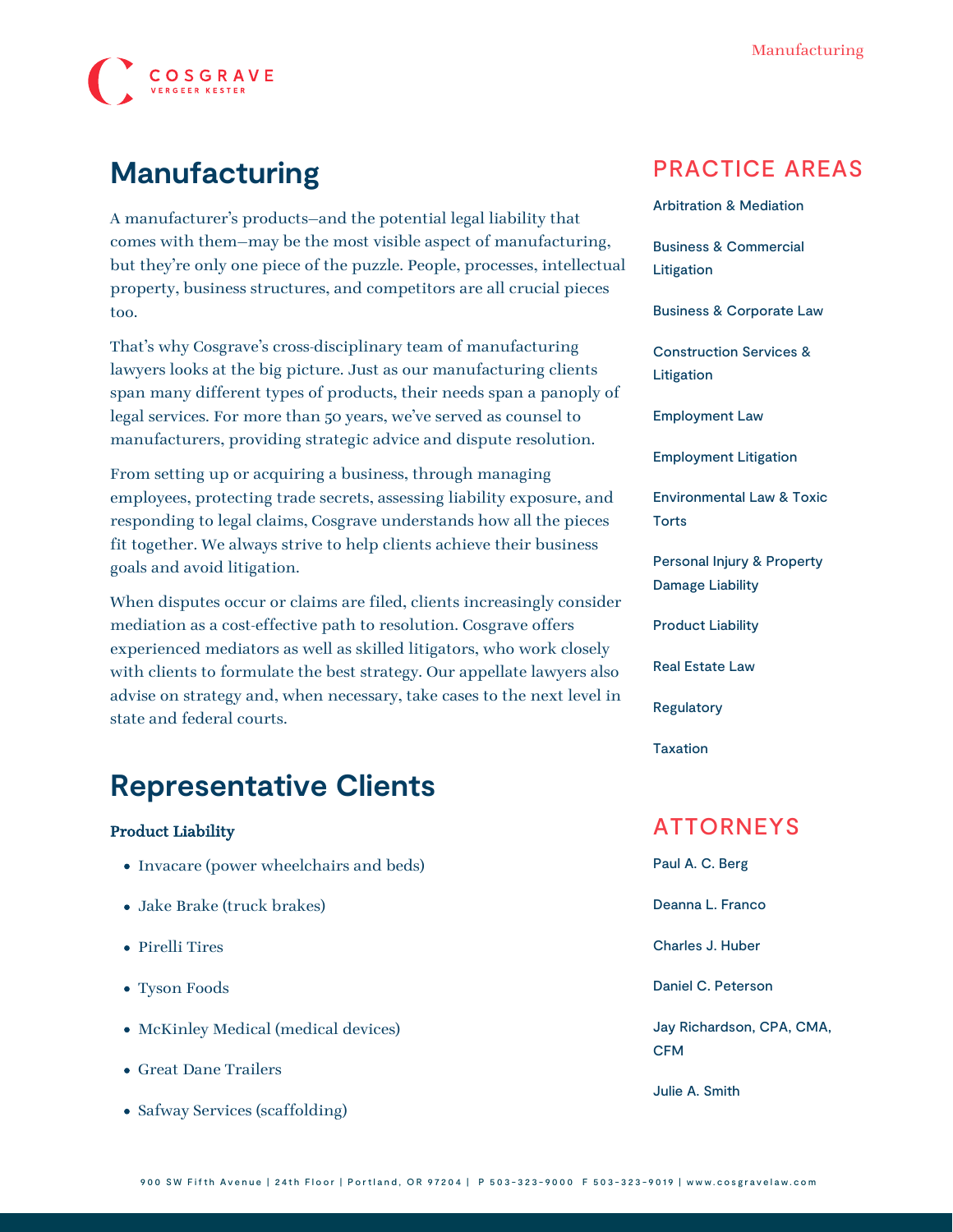

| • Square D (electrical switches)                                 | Shane P. Swilley       |
|------------------------------------------------------------------|------------------------|
| • Steris Corporation (surgical beds and operating room products) | Nicholas E. Wheeler    |
| • Halton Tractor                                                 | Amber A. Beyer         |
| <b>Trade Secrets</b>                                             | <b>Chester D. Hill</b> |
| • Container-it, LLC (containers/shipping)                        | Jake W. Reimer         |
| • Morooka Co., LTD (heavy machinery manufacturing)               | Brandon L. Thornburg   |
| • Ventex Corporation (semiconductor supplies)                    | David P. Morrison      |

#### Product Types

- Asbestos
- Automotive parts
- Chemicals and pesticides
- Commercial vehicles
- $\bullet$  Construction equipment
- Electrical equipment
- Electronic components
- Farm machinery
- Fireworks
- Industrial equipment
- Medical devices
- Petroleum products
- Pharmaceuticals
- Shipping containers
- Sporting goods
- Tools